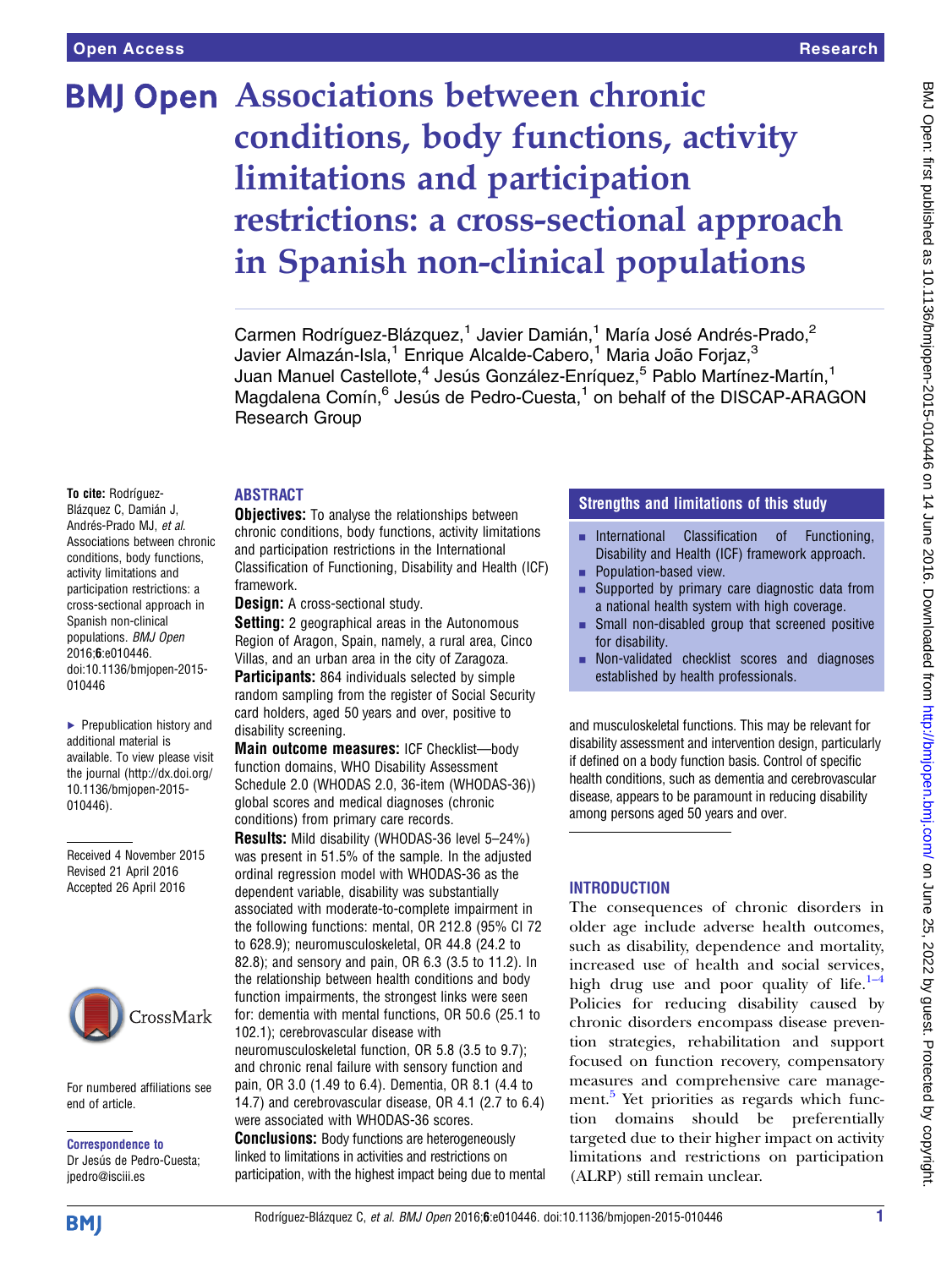The International Classification of Functioning, Disability and Health (ICF) is the WHO framework for measuring health and disability at both the individual and population levels. $67$  The ICF was designed to be an extensive and universally accepted instrument for comprehensively describing and categorising patients' functioning and disability in a systematic and standardised way. In the ICF, disability is conceptualised as a deficit in any of its three constituent domains (body functions and structure, activities and participation), and the negative result of the 'dynamic interaction between a person's health condition, environmental factors and personal factors'. [8](#page-8-0) Disability may be due to a health condition that gives rise to impairment in body functions and structure and ALRP. The following two instruments have been developed to implement the ICF: the ICF Checklist, a version of the ICF for clinical practice;  $69$  and the WHO Disability Assessment Schedule 2.0 (WHODAS 2.0), a standardised cross-cultural measurement of disability.<sup>10</sup> Despite such developments, there is a need to consider the interaction between ICF components. An initial approach might assume that predominant effect directions acted from health conditions to reduction in body functions and that a proportion of ALRP was determined by low functional level. For instance, Alzheimer's disease reduces memory, and poor memory may limit compliance with pharmacological therapy. Bidirectional effects can be assumed to be present, for example, where muscle power in a limb that is initially unaffected by stroke is lost as a consequence of low physical activity. An initial approach might thus assume potentially predominant effects and non-instrumental, clinical assessment of body functions.

Previous studies have shown the usefulness of the ICF system and its instruments, the ICF Checklist and WHODAS 2.0, in different health conditions, such as spinal cord injury or lymphoedema, $\frac{11}{12}$  populations, such as children or elders,  $^{13}$   $^{14}$  and settings, such as rehabilitation, geriatric care or research.  $^{15-18}$ rehabilitation, geriatric care or research.[15](#page-8-0)–<sup>18</sup> Accordingly, the aim of this study was to examine the role of body functions in the relationship between chronic health conditions and ALRP, among people screened for disability in a Spanish population.

#### **METHODS**

#### Study design and population sample

This study used cross-sectional data drawn from a survey conducted from 2008 to 2011. The participants were sampled from the register of Social Security card holders aged 50 years or over and living in the following two geographical areas of the Autonomous Region of Aragon (Spain): a rural area, Cinco Villas, a district made up of 48 municipalities in the province of Zaragoza; $19$  and an urban area, two health districts, in the city of Zaragoza. The study methods and results of the screening procedure have been described in detail for the Cinco Villas, rural area survey.<sup>19</sup> Methods were replicated when studying the urban area.

Participant selection: We initially selected 2000 participants from Cinco Villas and 856 from the city of Zaragoza by simple random sampling. From this sample, some individuals were then excluded for any of the following reasons: (1) the participant was not a resident in the study area (317 from Cinco Villas, 15 from Zaragoza); (2) the participant could not be located (222 from Cinco Villas, 5 from Zaragoza); (3) the participant had died (101 from Cinco Villas, 1 from Zaragoza) and (4) the participant refused to participate or was unable to schedule or keep the appointment for evaluation purposes (110 from Cinco Villas, 330 from Zaragoza). From the Cinco Villas sampling area, 48 participants were additionally excluded due to lack of sufficient data, leaving a study sample of 1707 individuals with comprehensive assessments, 1202 from Cinco Villas and 505 from Zaragoza. All participants, or their relatives in selected cases, signed the informed consent form before taking part in the study.

Patient involvement: There was no patient involvement in this study other than that required for disability assessment during visits to homes or institutions. In order to preserve a neutral position regarding any potential official benefits of the assessments, the purpose-trained team (a physiotherapist and psychologist, 2 occupational therapists, a public health veterinarian and a physical medicine and rehabilitation specialist) made it clear that they were acting independently and were not answerable to the social service authorities.

# **Assessments**

# Screening

Data were collected in two stages, in accordance with a screening scheme. The WHODAS 2.0, a non-disease-specific tool for assessment of disability, was deemed suitable due to the considerably high number of diagnoses involved in epidemiological and nonclinical studies. Data on sociodemographic characteristics (sex, age, marital status, living arrangements and education) and cognitive status were collected for the entire sample, and individuals were screened using the WHODAS 12-item, a shortened version of the disability assessment tool recommended by the WHO for epidemiological studies, that is, WHODAS 2.0, 36-item (WHODAS-36).<sup>[10](#page-8-0)</sup> The threshold for screening positive using the 12-item version was at least one positive answer (see online supplementary material, appendix A). The *Mini-Examen Cognoscitivo* (*MEC*),<sup>20</sup> the Spanish version of the Mini-Mental Status Examination (MMSE), was used for assessing cognitive status. Participants with a value of MEC<24 (range 0–35 points) were also deemed to be positive to screening and underwent full assessment.

# Full assessment

Participants who screened positive for disability underwent assessment using a protocol focused on primary care diagnoses, disability, lifestyle, and use of health and social resources. Information on diagnoses was obtained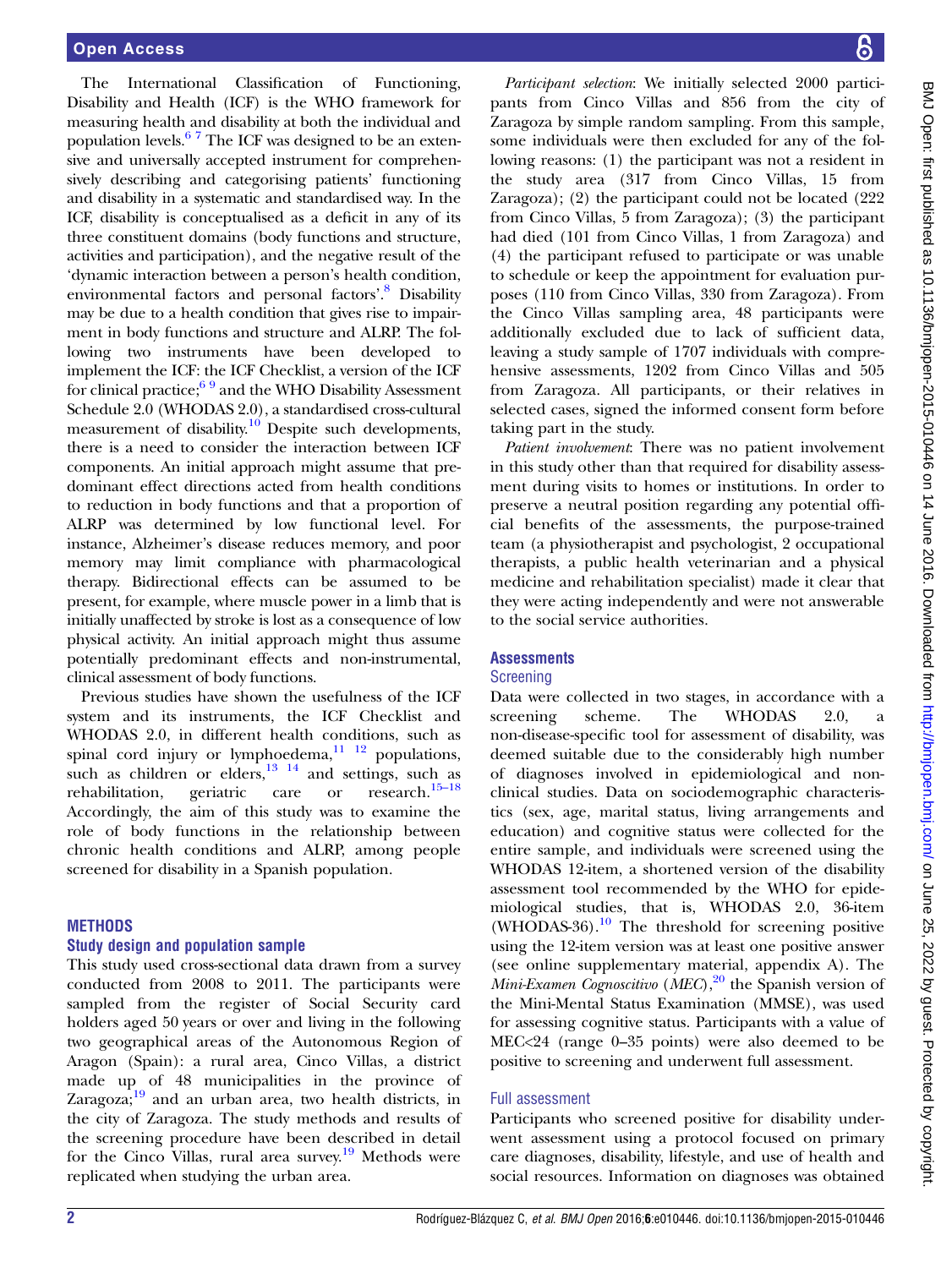<span id="page-2-0"></span>mainly from medical records in primary care, reports by health professionals and, in a few cases, proxy reports or self-reports, creating a list of 26 prevalent and relevant chronic conditions in older people (see Results). Depressive symptomatology was defined as a score of 4 or higher (the standard cut-off point) on the EURO-D scale, a 12-item scale that assesses symptoms of depression and was developed in an 11-country, Europe-wide collaboration which included  $Span<sub>1</sub><sup>21</sup>$  $Span<sub>1</sub><sup>21</sup>$  $Span<sub>1</sub><sup>21</sup>$  and was then further validated for an elderly Spanish population.<sup>[22](#page-8-0)</sup> As with other similar scales, the EURO-D is likely to be unreliable in cognitively impaired individuals; hence, participants with an MEC score <15 were assigned a missing value on the EURO-D. An algorithm, based on applying Diagnostic and Statistical Manual of Mental Disorders, Fourth Edition (DSM-IV) criteria to EURO-D scores, $2^{122}$  was used to identify major depression on the date of visit. $23$ 

The ICF Checklist $9$  is a semistructured guide designed to help trained personnel record data on major ICF categories (body functions and structures, activities and participation), after examining clinical information. For the purposes of this study, only body function (codes b1–b8) and qualifiers (extent of impairment, with scores ranging from 0—no impairment, to 1—mild, 2—moderate, 3—severe and 4—complete impairment) were used (see online supplementary material, appendix B). Global scores for each function (eg, b1—mental) were obtained by averaging component scores (eg, b110– b167), and assigned a discrete value by rounding (standard rules) the resulting mean. The procedure implies that any given item's potential contribution to a domain is the same. The ICF Checklist qualifier scale ratings of 8 and 9 were treated as missing values and the item dropped from denominator to calculate averages.

ALRP (see prevalence reported for Cinco Villas) $^{24}$  $^{24}$  $^{24}$  was evaluated with the WHODAS-36, $^{10}$  $^{10}$  $^{10}$  a questionnaire that assesses difficulties in six domains, that is, understanding and communication, getting around, self-care, getting along with people, life activities and participation in society. Items are answered on a five-point Likert-type scale, ranging from 0 (no difficulty) to 4 (extreme difficulty) (see online supplementary material, appendix C). Global scores were calculated using the WHO Spanish Official Group scoring rules, $25$  and categorised as 1—no problem (0–4%), 2—mild (5–24%), 3—moderate (25– 49%), 4—severe (50–95%) and 5—extreme/complete problem (95–100%). Given the low proportion of individuals presenting with extreme/complete WHODAS-36 disability, 0.1% in this study, the latter two categories were collapsed into a single one (4—severe and extreme/complete).

#### Design of analysis and modelling approaches

The analytical strategy was based on the ICF framework, and its well-known scheme is depicted in black bidirectional arrows and labels (figure 1). We adopted a threeformat procedure (red unidirectional arrows in figure 1)

representing three groups of associations in which estimates for three dependent variables were computed by means of ordinal logistic regression, using proportional odds models. The ORs computed from these models represent the odds of being above a particular category of the dependent variable versus coming within or falling below that category.<sup>26</sup> Three group models, denoted as  $\overrightarrow{A}$ , B and C, were fitted and presented as a two-stage analysis. The first analysis (A models) designed to quantify the relationship of body functions with activities and participation establishes which body functions would constitute the main focus of attention in the second stage. The second stage explores, on the one hand, the associations between health conditions and body functions (B models) and, on the other, those between health conditions and activities/participation (C models), presenting the results in one table. In the group A models, the main independent variables were the eight ICF Checklist body function scores categorised into three groups (score 0: no impairment; 1: mild impairment; and 2–4: moderate-to-complete impairment), and the dependent variable was the WHODAS-36 variable scored from 1 to 4. In the group B and C models, the independent variables were the 26 health conditions, with the dependent variable being as follows: in group B, each of the b1-b8 body function variables; and in group C, the overall WHODAS-36 variable used in group A models (activity/ participation in figure 1). Adjusted models included age, sex, years of education, sampling area (Cinco Villas/ Zaragoza) and residential status (own home/institution) but no other health conditions or body function domains.

# **RESULTS**

Of the 1707 valid participants, 864 (635 from Cinco Villas, 229 from Zaragoza) who tested positive to



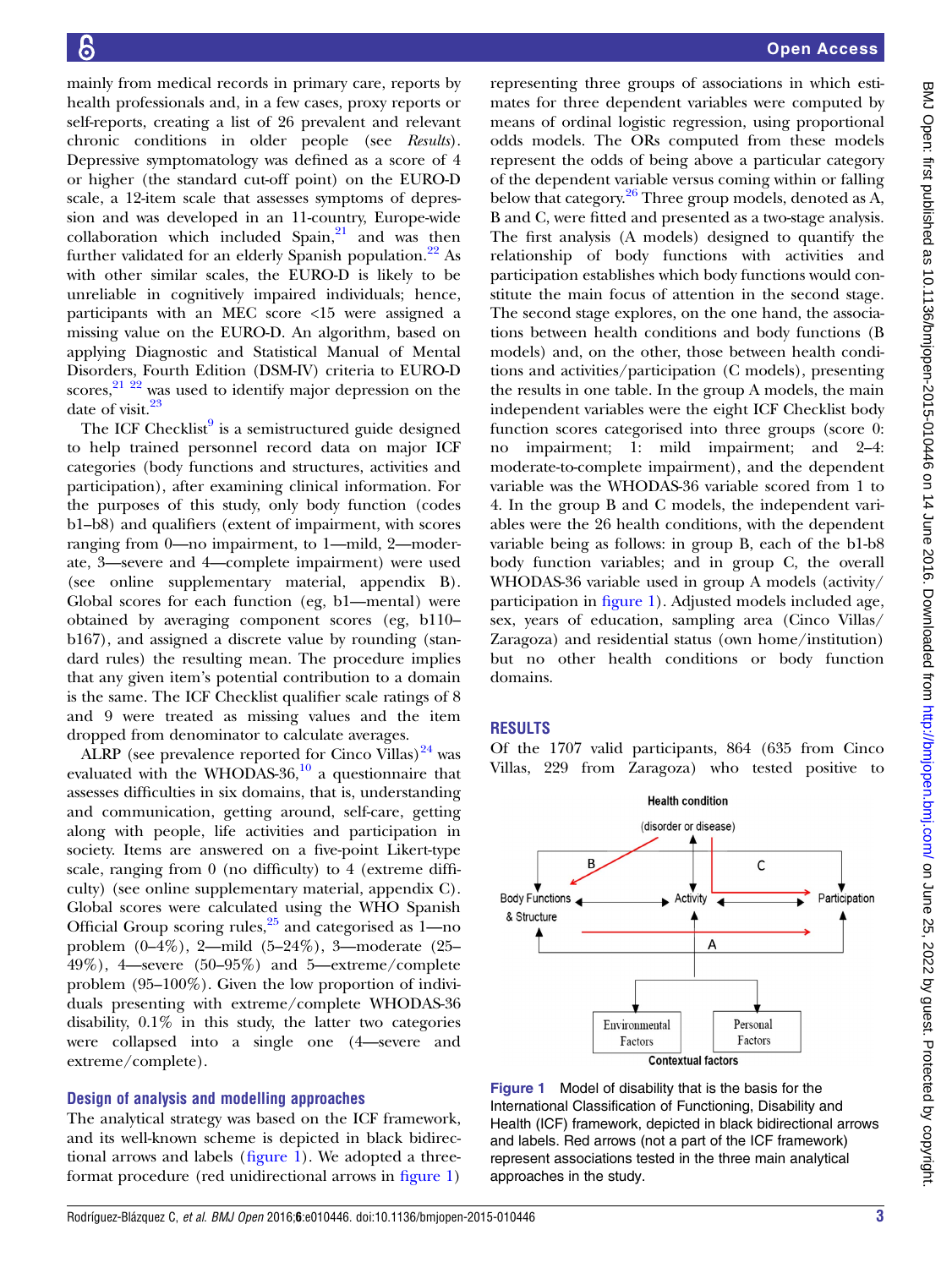screening formed the final sample, 65.2% women, mean age 73.2 (SD 11.4) years. Table 1 shows the sample's main sociodemographic characteristics: approximately 1/3 was urban and only 12.7% had an educational level higher than primary. Compared with the total survey population, as shown in the first column of table 1, participants who screened positive were older, and the proportion shown by the test to be cognitively impaired almost doubled.

The distribution of the sample by ICF body function impairment category and disability level and the association between body functions and WHODAS-36 values (group A models) are shown in [table 2.](#page-4-0) While moderate-to-complete impairment was present in varying proportions, it was particularly high for genitourinary and reproductive functions (48.6%), with similar data by sex. The lowest percentages of moderate-to-complete impairment were observed for the cardiovascular, haematological, immunological and respiratory systems (2.4%), and voice and speech (4.5%). In terms of disability (WHODAS-36), half the sample (51.5%) had mild disability, 28.9% had moderate disability, and 16.1% had severe/extreme disability. Women registered a higher proportion of severe/complete disability  $(18.6\%)$  than did men  $(11.4\%)$  [\(table 2](#page-4-0)).

Relationships between body function and WHODAS-36 values are shown in the right-hand column of [table 2](#page-4-0). Mental, neuromusculoskeletal, and sensory

and pain functions displayed the strongest links in the adjusted model. ALRP were associated with both mild impairment (OR 6.4) and moderate/complete impairment (OR 212.8) in mental functions. Mild (OR 4.4) and moderate-to-complete impairment (OR 44.8) in neuromusculoskeletal functions was likewise clearly associated with ALRP. Dose–response effects were suggested.

Online [supplementary table](http://dx.doi.org/10.1136/bmjopen-2015-010446) S1 shows associations between the 31 body function subcategories and WHODAS-36 values. Strong associations were seen in the case of mental functions for orientation (b114) and intellectual (b117) functions (OR 22.7 and OR 17.88, respectively), and in the case of neuromusculoskeletal and movement-related functions for muscle tone (b775) and muscle power (b770) (OR 9.27 and OR 10.93, respectively).

The prevalence of relevant chronic conditions and their specific links to selected body functions (b1, b7 and b2, given the results from [table 2](#page-4-0)) and ALRP (WHODAS-36), group A and C models, respectively, are shown in [table 3.](#page-5-0) Arthritis/osteoarthritis (49%) and hypertension (46%) were the most frequent diseases overall. Major depression, according to the aforementioned algorithm, was detected in 3% of the sample. In the adjusted model, dementia (OR 50.6) and severe mental disorders (OR 15.2) displayed the strongest associations with mental function impairment.

|                                |                | <b>Screened positive</b> |            |            |
|--------------------------------|----------------|--------------------------|------------|------------|
|                                | All 1707 (100) | Total 864 (100)          | <b>Men</b> | Women      |
| <b>Sex</b>                     |                |                          |            |            |
| Men                            | 740 (43.4)     | 301 (34.8)               |            |            |
| Women                          | 967 (56.6)     | 563 (65.2)               |            |            |
| Age group (years)              |                |                          |            |            |
| $50 - 64$                      | 670 (39.3)     | 215(24.9)                | 76 (25.4)  | 139 (24.7) |
| $65 - 79$                      | 689 (40.4)     | 360 (41.8)               | 131 (43.8) | 229(40.7)  |
| >80                            | 346 (20.3)     | 287 (33.3)               | 92(30.8)   | 195 (34.6) |
| <b>Residential status</b>      |                |                          |            |            |
| Own home                       | 1633 (95.7)    | 799 (92.5)               | 274 (91.0) | 525 (93.3) |
| Institutionalised              | 74 (4.3)       | 65 $(7.5)$               | 27(9.0)    | 38(6.7)    |
| Sampling area                  |                |                          |            |            |
| Cinco Villas (rural)           | 1202 (70.4)    | 635 (73.5)               | 235(78.1)  | 400 (71.0) |
| Zaragoza (urban)               | 505 (29.6)     | 229 (26.5)               | 66 (21.9)  | 163 (29.0) |
| Highest academic qualification |                |                          |            |            |
| Lower than primary             | 607 (35.6)     | 388 (45.1)               | 146 (48.5) | 242 (43.2) |
| Primary                        | 736 (43.2)     | 364 (42.3)               | 106 (35.2) | 258 (46.1) |
| Secondary and higher           | 360(21.1)      | 109(12.7)                | 49 (16.3)  | 60 (10.7)  |
| <b>Marital status</b>          |                |                          |            |            |
| Married or lives with partner  | 1135 (66.6)    | 502 (58.2)               | 199 (66.1) | 303 (53.9) |
| Divorced or separated          | 33(1.9)        | 16(1.9)                  | 7(2.3)     | 9(1.6)     |
| Single                         | 189(11.1)      | 90(10.4)                 | 46 (15.3)  | 44 (7.8)   |
| Widow/widower                  | 346 (20.3)     | 255 (29.5)               | 49 (16.3)  | 9(36.7)    |
| Cognitive impairment (MEC<24)  |                |                          |            |            |
| <b>No</b>                      | 1514 (90.1)    | 684 (80.5)               | 241 (82.0) | 443 (79.7) |
| Yes                            | 166(9.9)       | 166 (19.5)               | 53 (18.0)  | 113 (20.3) |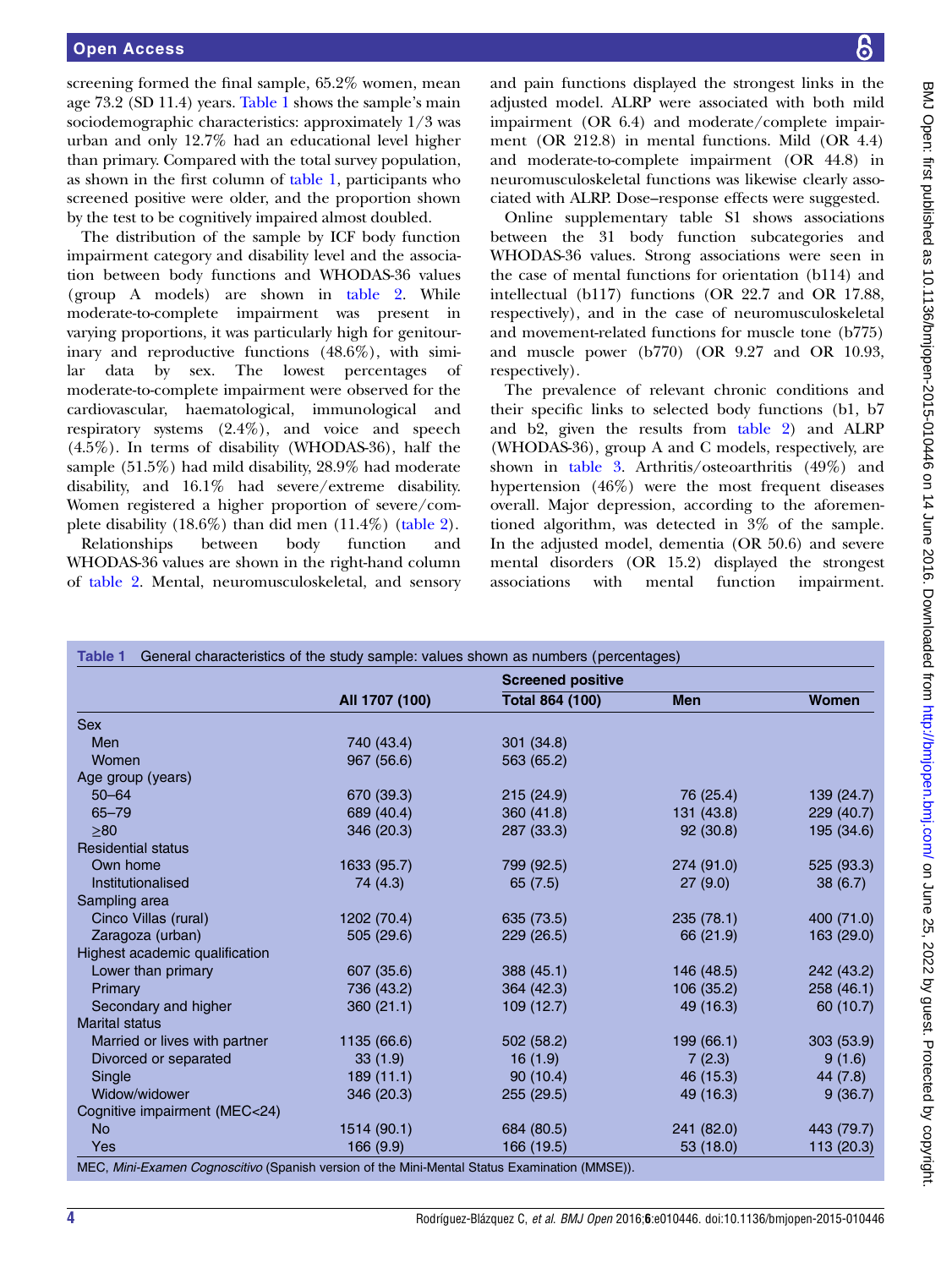<span id="page-4-0"></span>

| Table 2 Distribution of the ICF Checklist body function and WHODAS-36 scores in the study sample, overall and by sex, |  |  |  |
|-----------------------------------------------------------------------------------------------------------------------|--|--|--|
| and association between the ICF Checklist body function domains and disability measured by the WHODAS-36 scale        |  |  |  |

|                                                                           | Total*     | Men*       | Women*     | Crude OR <sub>t</sub>    | Adjusted OR† (95% CI) |
|---------------------------------------------------------------------------|------------|------------|------------|--------------------------|-----------------------|
| b1: Mental                                                                |            |            |            |                          |                       |
| No impairment                                                             | 533(62.1)  | 190 (63.8) | 343(61.3)  | $1$ (ref.)               | $1$ (ref.)            |
| Mild impairment                                                           | 262 (30.5) | 92 (30.9)  | 170 (30.4) | 7.46                     | 6.39 (4.59 to 8.89)   |
| Moderate-to-complete impairment                                           | 63(7.3)    | 16(5.4)    | 47(8.4)    | 364.17                   | 212.8 (72.0 to 628.9) |
| b2: Sensory and pain                                                      |            |            |            |                          |                       |
| No impairment                                                             | 95(11.1)   | 44 (14.8)  | 51(9.1)    | $1$ (ref.)               | $1$ (ref.)            |
| Mild impairment                                                           | 597 (69.7) | 215(72.4)  | 382 (68.2) | 2.04                     | 1.83 (1.11 to 3.01)   |
| Moderate-to-complete impairment                                           | 165 (19.3) | 38 (12.8)  | 127(22.7)  | 9.70                     | 6.30 (3.54 to 11.2)   |
| b3: Voice and speech                                                      |            |            |            |                          |                       |
| No impairment                                                             | 770 (90.8) | 263 (89.2) | 507 (91.7) | $1$ (ref.)               | $1$ (ref.)            |
| Mild impairment                                                           | 40 $(4.7)$ | 18(6.1)    | 22(4.0)    | 2.72                     | 2.62 (1.42 to 4.87)   |
| Moderate-to-complete impairment                                           | 38(4.5)    | 14(4.7)    | 24(4.3)    | 7.10                     | 5.46 (2.66 to 11.2)   |
| b4: Cardiovascular, haematological, immunological and respiratory systems |            |            |            |                          |                       |
| No impairment                                                             | 545 (63.5) | 183 (61.4) | 362 (64.6) | $1$ (ref.)               | $1$ (ref.)            |
| Mild impairment                                                           | 292 (34.0) | 106(35.6)  | 186 (33.2) | 1.70                     | 1.44 (1.08 to 1.91)   |
| Moderate-to-complete impairment                                           | 21(2.4)    | 9(3.0)     | 12(2.1)    | 7.52                     | 4.83 (1.90 to 12.3)   |
| b5: Digestive, metabolic and endocrine systems                            |            |            |            |                          |                       |
| No impairment                                                             | 338 (39.4) | 144 (48.3) | 194 (34.6) | $1$ (ref.)               | $1$ (ref.)            |
| Mild impairment                                                           | 479 (55.8) | 142(47.7)  | 337 (60.2) | 1.5                      | 1.50 (1.12 to 2.01)   |
| Moderate-to-complete impairment                                           | 41 $(4.8)$ | 12(4.0)    | 29(5.2)    | 3.08                     | 4.10 (2.15 to 7.8)    |
| b6: Genitourinary and reproductive                                        |            |            |            |                          |                       |
| No impairment                                                             | 259 (30.3) | 92 (30.9)  | 167 (29.9) | $1$ (ref.)               | $1$ (ref.)            |
| Mild impairment                                                           | 181(21.1)  | 56 (18.8)  | 125(22.4)  | 1.15                     | 0.95 (0.63 to 1.43)   |
| Moderate-to-complete impairment                                           | 416 (48.6) | 150 (50.3) | 266 (47.7) | 4.69                     | 3.40 (2.40 to 4.83)   |
| b7: Neuromusculoskeletal and movement related                             |            |            |            |                          |                       |
| No impairment                                                             | 259 (30.2) | 108 (36.2) | 151 (27.0) | 1 (ref.)                 | $1$ (ref.)            |
| Mild impairment                                                           | 511 (59.6) | 157 (52.7) | 354 (63.2) | 5.01                     | 4.40 (3.03 to 6.38)   |
| Moderate-to-complete impairment                                           | 88 (10.3)  | 33(11.1)   | 55 (9.8)   | 58.36                    | 44.8 (24.2 to 82.8)   |
| b8: Skin and related structures                                           |            |            |            |                          |                       |
| No impairment                                                             | 695 (82.3) | 244 (83.3) | 451 (81.9) | $1$ (ref.)               | 1 (ref.)              |
| Mild impairment                                                           | 88 (10.4)  | 29(9.9)    | 59 (10.7)  | 1.41                     | 1.34 (0.86 to 2.10)   |
| Moderate-to-complete impairment                                           | 61(7.2)    | 20(6.8)    | 41 $(7.4)$ | 4.31                     | 3.10 (1.75 to 5.47)   |
| WHODAS-36                                                                 |            |            |            |                          |                       |
| No disability                                                             | 30(3.5)    | 13(4.4)    | 17(3.0)    |                          |                       |
| Mild disability                                                           | 441 (51.5) | 164 (55.0) | 277 (49.6) | -                        |                       |
| Moderate disability                                                       | 247 (28.9) | 87 (29.2)  | 160 (28.7) | $\overline{\phantom{0}}$ |                       |
| Severe-to-complete disability                                             | 138 (16.1) | 34 (11.4)  | 277 (18.6) |                          |                       |

ORs from group A models in [figure 1](#page-2-0).

\*Values shown as numbers (percentages).

†Unadjusted and adjusted ORs from ordinal logistic regression models with categorised WHODAS-36 scores (values 1–4) as the dependent variable. Adjusted models included age, sex, years of education, sampling area (Cinco Villas/Zaragoza) and residential status (own home/ institution).

ICF, International Classification of Functioning, Disability and Health; WHODAS-36, WHO Disability Assessment Schedule 2.0, 36-item.

Neurodegenerative diseases and dystrophies (OR 11.8), cerebrovascular diseases (OR 5.8) and dementia (OR 3.7) were associated with neuromusculoskeletal functions. Chronic renal failure (OR 3.0) and auditive impairment (OR 2.8) were related to sensory and pain functions. From the group C models, it will be seen that dementia (OR 8.1) and cerebrovascular disease (OR 4.1) were associated with ALRP (WHODAS-36).

Online [supplementary table](http://dx.doi.org/10.1136/bmjopen-2015-010446) S2 shows associations between health conditions and the remaining body functions (b3, b4, b5, b6 and b8) in the group A models. Particularly strong associations were seen between cardiac arrhythmia, (OR 11.24) heart failure

(OR 12.53) and asthma (OR 7.44) and cardiovascular, haematological and respiratory system functions, and between urinary incontinence (OR 8.00) and genitourinary and reproductive functions.

# **DISCUSSION**

This study is the first to provide non-clinical data on the relationship between body functions and ALRP within the ICF framework. The role of health conditions in ALRP has been described in detail for Cinco Villas,  $24$ with results that were quite similar in magnitude to those reported here for group C models. Our health condition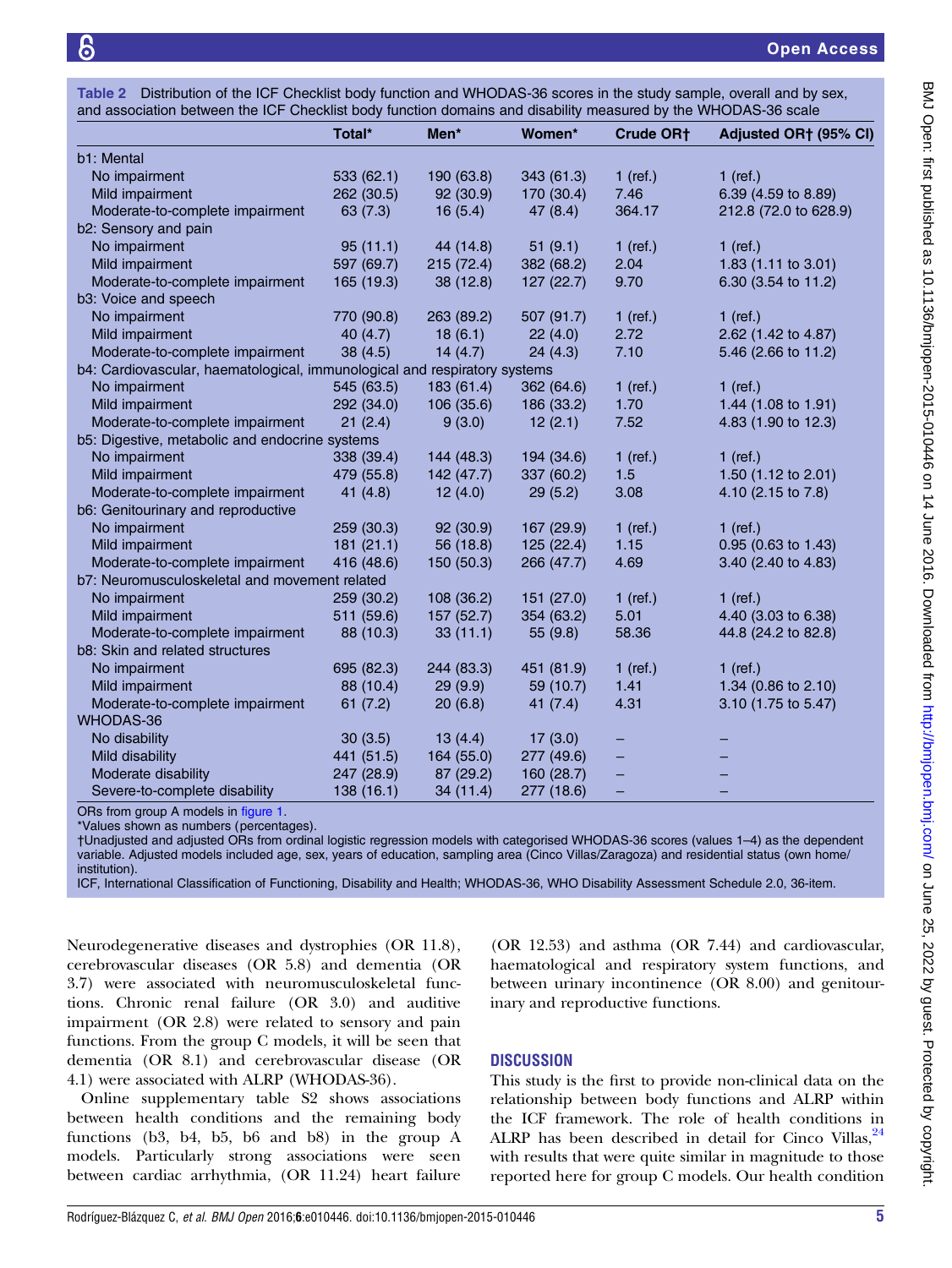<span id="page-5-0"></span>Table 3 Association between diseases and mental, neuromusculoskeletal and sensory ICF Checklist body functions, and disability level as measured by the WHODAS-36 scale

|                                                   | b1: Mental          |                                 | b7: Neuromusculoskeletal<br>and movement related |                                 | b2: Sensory and pain |                                 | <b>WHODAS-36</b>         |                                 |
|---------------------------------------------------|---------------------|---------------------------------|--------------------------------------------------|---------------------------------|----------------------|---------------------------------|--------------------------|---------------------------------|
| Health condition (prevalence, %)                  | <b>Crude</b><br>OR* | <b>Adjusted OR*</b><br>(95% CI) | Crude<br>OR*                                     | <b>Adjusted OR*</b><br>(95% CI) | <b>Crude</b><br>OR*  | <b>Adjusted OR*</b><br>(95% CI) | Crude<br>OR <sub>†</sub> | <b>Adjusted ORT</b><br>(95% CI) |
| Hypertension (46)                                 | 0.69                | $0.51$ (0.37 to 0.69)           | 1.24                                             | 1.00 $(0.75 \text{ to } 1.33)$  | 1.36                 | 1.16 $(0.85 \text{ to } 1.58)$  | 0.98                     | $0.77$ (0.59 to 1.02)           |
| Ischaemic heart disease (9)                       | 1.28                | 1.03 (0.62 to 1.73)             | 1.19                                             | $0.90$ (0.53 to 1.51)           | 0.88                 | $0.81$ (0.46 to 1.42)           | 1.37                     | 1.01 (0.62 to 1.64)             |
| Arrhythmias (13)                                  | 1.21                | $0.91$ (0.59 to 1.41)           | 1.78                                             | 1.17 (0.75 to 1.82)             | 1.87                 | 1.55 $(0.98 \text{ to } 2.45)$  | 1.85                     | 1.40 (0.94 to 2.10)             |
| Heart failure (3)                                 | 2.38                | 1.80 (0.86 to 3.77)             | 2.04                                             | 1.60 $(0.75 \text{ to } 3.41)$  | 3.40                 | 2.62 (1.19 to 5.76)             | 2.31                     | 1.66 (0.83 to 3.29)             |
| Cerebrovascular disease (11)                      | 4.60                | 4.30 (2.76 to 6.71)             | 6.38                                             | 5.82 (3.50 to 9.67)             | 1.29                 | $0.96$ (0.59 to 1.58)           | 4.35                     | 4.13 (2.67 to 6.39)             |
| Peripheral arterial disease (2)                   | 1.83                | 2.02 (0.76 to 5.38)             | 0.99                                             | $0.73$ (0.25 to 2.16)           | 1.56                 | 2.25 (0.72 to 7.02)             | 1.36                     | 1.57 (0.57 to 4.29)             |
| COPD (8)                                          | 1.71                | 1.32 (0.79 to 2.22)             | 1.11                                             | $0.81$ (0.47 to 1.39)           | 1.04                 | $0.89$ (0.51 to 1.58)           | 1.32                     | 1.09 (0.67 to 1.80)             |
| Asthma (3)                                        | 2.05                | 2.10 (0.97 to 4.58)             | 2.21                                             | 2.05 (0.93 to 4.49)             | 1.93                 | 1.69 (0.75 to 3.85)             | 1.71                     | 1.45 $(0.68 \text{ to } 3.11)$  |
| Chronic renal failure (4)                         | 1.95                | 1.65 (0.82 to 3.32)             | 2.18                                             | 1.91 (0.90 to 4.08)             | 3.27                 | 2.99 (1.39 to 6.44)             | 3.52                     | 2.86 (1.45 to 5.64)             |
| Diabetes (17)                                     | 1.23                | 1.18 (0.80 to 1.73)             | 1.60                                             | 1.38 (0.95 to 2.02)             | 1.31                 | 1.43 $(0.95 \text{ to } 2.13)$  | 1.83                     | 1.89 (1.33 to 2.68)             |
| Thyroid dysfunctions (9)                          | 0.70                | $0.71$ (0.41 to 1.23)           | 0.77                                             | $0.74$ (0.45 to 1.20)           | 1.44                 | 1.32 (0.78 to 2.21)             | 0.86                     | $0.79$ (0.48 to 1.29)           |
| Chronic liver diseases (1)                        | 1.68                | 2.72 (0.67 to 11.09)            | 0.50                                             | 0.86 (0.20 to 3.82)             | 1.30                 | 1.95 (0.36 to 10.46)            | 1.14                     | 2.03 (0.52 to 7.88)             |
| Anaemia (4)                                       | 1.48                | 1.39 (0.70 to 2.75)             | 0.89                                             | $0.81$ (0.41 to 1.61)           | 1.63                 | 1.71 (0.84 to 3.46)             | 1.00                     | $0.79$ (0.42 to 1.48)           |
| Cancer (6)                                        | 1.37                | 1.35 (0.73 to 2.50)             | 1.05                                             | 1.23 (0.66 to 2.28)             | 0.98                 | 1.36 (0.70 to 2.63)             | 1.09                     | 1.27 (0.72 to 2.25)             |
| Dementia (7)                                      | 71.40               | 50.58 (25.1 to 102.1)           | 5.91                                             | 3.66 (1.98 to 6.77)             | 1.17                 | 0.58 (0.30 to 1.13)             | 13.29                    | 8.09 (4.44 to 14.73)            |
| Neurodegenerative diseases and<br>dystrophies (3) | 2.34                | 1.93 (0.83 to 4.47)             | 9.01                                             | 11.76 (5.02 to 27.6)            | 1.22                 | 2.19 (0.88 to 5.44)             | 3.46                     | 3.12 (1.39 to 7.02)             |
| Severe mental disease (2)                         | 11.35               | 15.17 (5.31 to 43.35)           | 0.96                                             | 1.49 $(0.44 \text{ to } 5.09)$  | 0.28                 | $0.33$ (0.09 to 1.18)           | 3.68                     | 3.54 (1.13 to 11.06)            |
| Depression history (18)                           | 2.04                | $2.2$ (1.52 to 3.16)            | 1.34                                             | 1.26 $(0.87 \text{ to } 1.83)$  | 1.41                 | 1.23 (0.82 to 1.83)             | 1.89                     | 1.99 (1.40 to 2.82)             |
| Depressive symptoms (EURO- $\geq$ 4) (31)         | 3.89                | 5.17 (3.57 to 7.49)             | 1.41                                             | 1.30 $(0.93 \text{ to } 1.83)$  | 1.73                 | 1.70 (1.18 to 2.45)             | 2.49                     | 2.99 (2.15 to 4.14)             |
| Major depression (3)                              | 2.45                | $3.51$ (1.59 to 7.74)           | 1.11                                             | 1.21 (0.54 to 2.74)             | 1.72                 | $2.35(0.98 \text{ to } 5.63)$   | 2.33                     | 3.09 (1.41 to 6.77)             |
| Anxiety disorder (9)                              | 0.99                | 1.22 (0.73 to 2.05)             | 0.56                                             | $0.56$ (0.34 to 0.92)           | 0.52                 | $0.49$ (0.28 to 0.85)           | 0.78                     | $0.86$ (0.54 to 1.39)           |
| Arthritis/osteoarthritis (49)                     | 0.91                | $0.71$ (0.52 to 0.96)           | 1.99                                             | 1.63 (1.22 to 2.18)             | 2.17                 | 1.85 (1.34 to 2.54)             | 0.96                     | $0.75$ (0.57 to 0.99)           |
| Hip fracture (2)                                  | 2.75                | 1.19 $(0.44 \text{ to } 3.19)$  | 3.38                                             | 2.25 (0.80 to 6.27)             | 1.99                 | 1.15 (0.40 to 3.33)             | 5.16                     | 2.28 (0.91 to 5.67)             |
| Vision impairment (7)                             | 1.50                | 1.23 $(0.68 \text{ to } 2.21)$  | 0.79                                             | $0.74$ (0.41 to 1.35)           | 1.86                 | 1.17 (0.63 to $2.14$ )          | 1.55                     | 1.17 (0.67 to 2.06)             |
| Audition impairment (4)                           | 1.50                | 1.07 $(0.52 \text{ to } 2.23)$  | 1.25                                             | 1.08 (0.53 to 2.17)             | 3.67                 | 2.79 (1.36 to 5.70)             | 1.75                     | 1.29 (0.65 to 2.53)             |
| Urinary incontinence (6)                          | 3.61                | 2.64 (1.47 to 4.73)             | 2.52                                             | 1.51 (0.82 to 2.78)             | 1.28                 | $0.83$ (0.43 to 1.60)           | 2.81                     | 1.80 (1.02 to 3.18)             |

\*ORs obtained from an ordinal logistic model with body function scores as the dependent variable. Adjusted models included age, sex, years of education, sampling area (Cinco Villas/ Zaragoza) and residential status (own home/institution).

†ORs obtained from an ordinal logistic model with categorised WHODAS-36 scores (values 1–4) as the dependent variable. Adjusted models included age and sex.

COPD, chronic obstructive pulmonary disease; ICF, International Classification of Functioning, Disability and Health; WHODAS-36, WHO Disability Assessment Schedule 2.0, 36-item.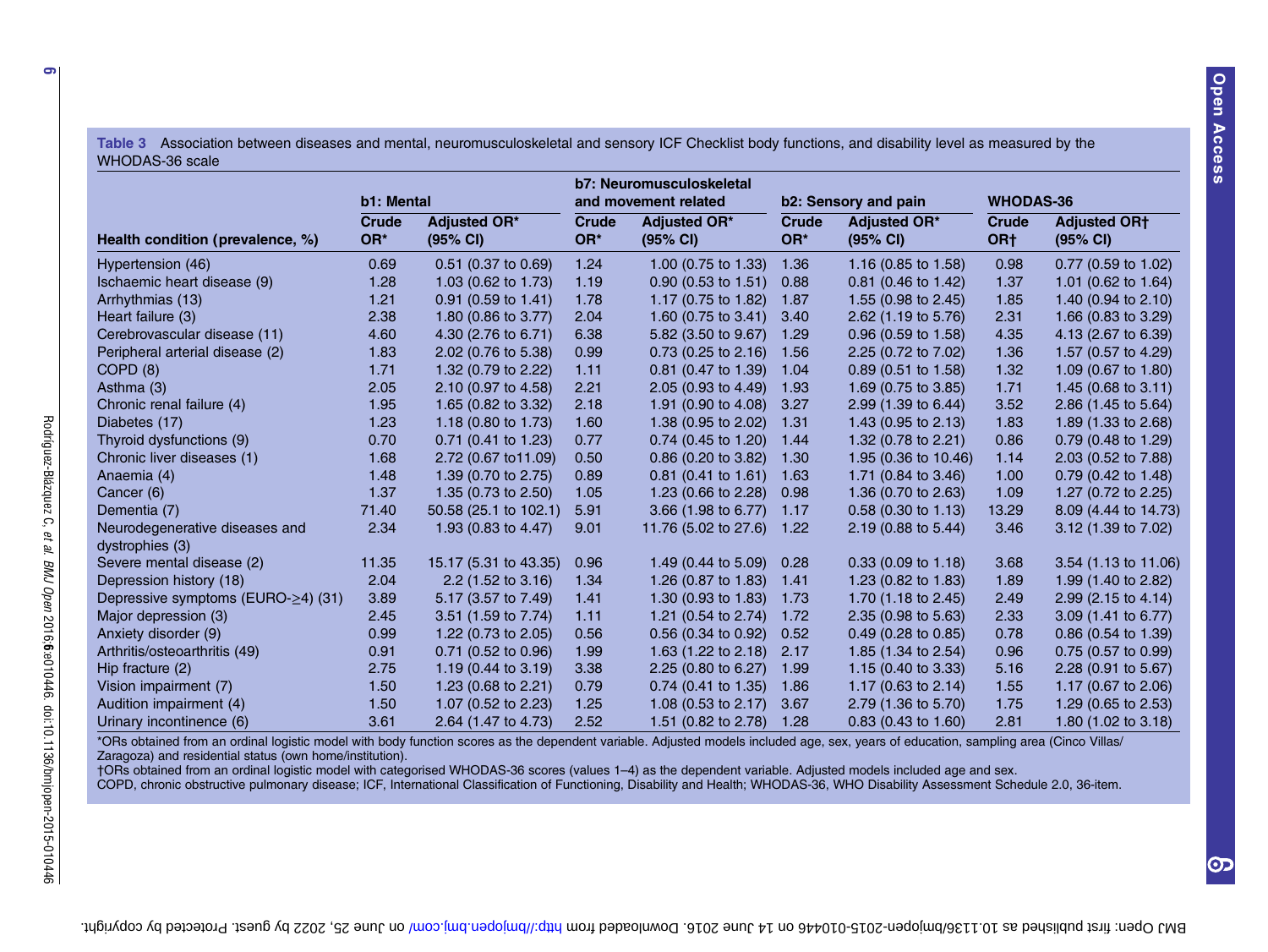approach to ALRP is thus subordinated to relevant findings in the body function analysis. The study essentially shows that mental, neuromusculoskeletal and sensory and pain functions are strongly related to ALRP, and that dementia, severe mental disorders, neurodegenerative diseases, cerebrovascular diseases, chronic kidney failure and hearing loss are the conditions having the strongest links to at least one of the above three body functions. Heart diseases were paramount for other functions. In addition to its methodological, door-to-door and analytically innovative approach, the strengths of this study are: (1) application of disability assessments by trained personnel; (2) almost complete coverage of diagnostic data and (3) the broad geographical, occupational and residential (urban and rural) profile of the sample. These features confer unique properties on the survey, as compared with traditional door-to-door surveys conducted on small, fairly homogeneous populations and to national disability surveys which rely, at least in the case of Spain, on interviews and self-reported or proxy-reported data.<sup>[17](#page-8-0)</sup>

#### Limitations of the study

Losses between the sampled and participating populations reported for the Cinco Villas sample in detail,  $10.6\%,^{19}$  $10.6\%,^{19}$  $10.6\%,^{19}$  were modest because the census, officially conducted at 10-year intervals, was updated during the field work, a frequent procedure in door-to-door surveys. Other limitations are due to the failure to study physical environmental factors (lower part of the chart), despite the fact that these might have an impact on WHODAS  $2.0$  assessments.<sup>27</sup>  $28$  Contextual factors, such as family relationships or walking aids, which have been found to be moderators for the association between body functions and ALRP, were ignored in our present approach.<sup>[29](#page-8-0)</sup> Analysis of the effects of variables included in the ICF Body Structures chapter was rejected, due to the high frequency of multimorbidity at advanced ages and collinearity with body functions. The proportion of participants diagnosed with specific health conditions among those who screened negative for disability might be lower than that seen among those with lowest WHODAS-36 scores  $(0-5\%)$ , perhaps inducing OR underestimates. Finally, the Checklist's psychometric properties, for example, reliability, are not well established. However, we sought to overcome this drawback by giving raters intensive training designed to ensure inter-rater reliability, as recommended by Okochi *et al.*<sup>[15](#page-8-0)</sup> Despite the lack of information on the metric attributes of the ICE Checklist, it has been metric attributes of the ICF Checklist, it has been extensively used in several settings, $30$  something that might well support its usefulness. Such limitations, particularly if linked to contextual factors, may affect the external validity of findings. The use of other analytical approaches, such as longitudinal design or structural equation modelling, in future studies would allow for underlying questions of mediation/moderation and causality to be addressed.

# Body function and ALRP

The magnitude of ALRP ORs for moderate-to-complete loss of function in mental, neuromuscular and movement-related functions, and the high proportion of moderate-to-complete loss of mental and neuromusculoskeletal functions (7.3% and 10.2%, respectively in [table 2\)](#page-4-0) indicate the relevance of such functions among the middle-aged and elderly in terms of global WHODAS 2.0 scores. A similar line of reasoning may be applied when it comes to explaining the higher ORs for dementia, cerebrovascular disease and severe mental disorders, which are relatively infrequent conditions in comparison with highly prevalent, albeit less disabling, conditions, such as diabetes and hypertension. The relevance of sensory loss and pain in patients with chronic renal failure might reflect the well-known weight of diabetes mellitus among this subpopulation and illustrates the potential role of comorbidity.<sup>[31 32](#page-8-0)</sup> In sum, functions with the highest impact on WHODAS 2.0 scores (mental and musculoskeletal functions) may have to be preserved, so that functioning across the life course can be optimised. Public health strategies to prevent health conditions may benefit from definition on a body function basis, that is, approached from lifestyle or behavioural interventions.

# Health conditions and body function

Our results point to the relevance of mental disorders among the middle-aged and elderly. The International Classification of Diseases, 10th Revision (ICD-10) head on mental disorders encompasses a heterogeneous and wide spectrum, in which dementia and depression are classified as major causes of disability. Experts include multiple sclerosis and neurodegenerative diseases, such as Parkinson's disease, in which an increasingly clinical component of non-motor symptoms is recognised. The WHO recently stressed the importance of mental health by designing a global plan. $33$  Experts are of the view that prevention of mental disorders, rather than being primary, is now mainly secondary, tertiary or selected, due to the lack of knowledge of established causes for many mental disorders.<sup>[34](#page-8-0)</sup> Preventing mental function decline might require targeted designs including primary and secondary prevention in a life course perspective.

In a different study using WHODAS 2.0 on a Spanish population of >74-year-olds, mental (psychiatric conditions and dementia) and neurological disorders and stroke accounted for 59.76% and 20.21% of severe/ extreme disability status, respectively, and the conditions making the highest contribution to severe/complete disability status were Alzheimer's disease and depression, with aetiological fractions of 31.42% and 18.62%, respectively.<sup>35</sup> It seems that our study has detected associations which are particularly present in old age. Longitudinal studies of ICF mental and neuromusculoskeletal function change with age may help to verify our study findings and define the optimal age for public health intervention.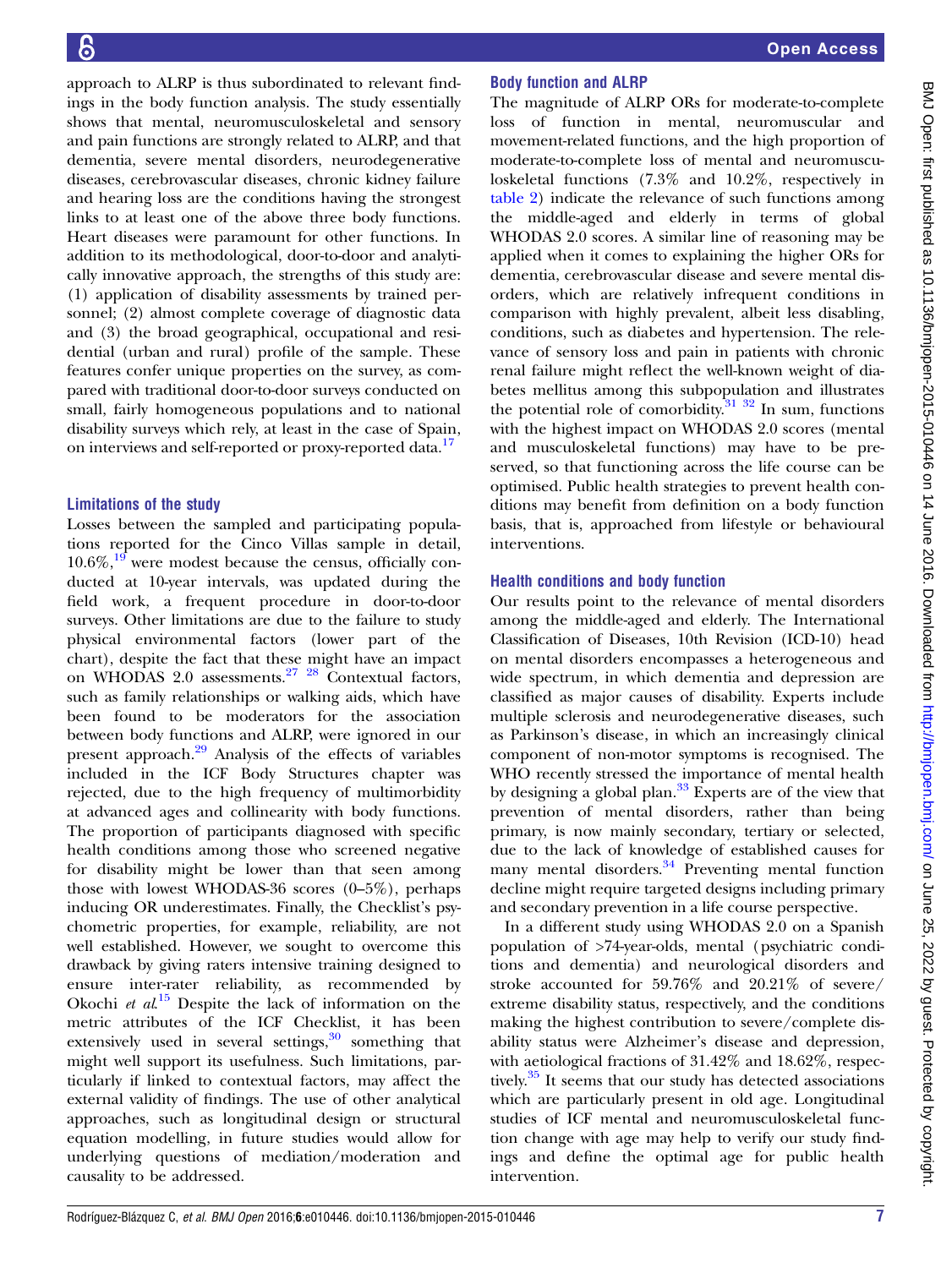The study shows that frequent ailments, such as arthritis/osteoarthritis, hypertension and thyroid dysfunction, generate a limited loss of function and ALRP. This pattern has been seen in large surveys, such as those conducted in Australia, where many conditions which headed the list in terms of frequency were ranked towards the bottom in terms of the likelihood of being associated with a severe or profound core activity restric-tion.<sup>[36](#page-8-0)</sup> These included asthma, hypertension, back problems, arthritis and hearing loss. Our results also show the opposite pattern, that is, low frequency and high ALRP impact, for neurodegenerative disease and severe mental disease. On the other hand, frequent ailments with a high impact on risk of ALRP were observed for stroke and dementia, a similar pattern to that seen for over 65-year-olds in Australia, where 96% of people with dementia had a severe or profound core activity restriction, followed by schizophrenia (93%), speech problems (90%) and Parkinson's disease (82%). The relationship between diagnosis, function and participation has also been described in other samples, such as children with physical disabilities or special care needs, [37 38](#page-8-0) older adults<sup>[39](#page-8-0)</sup> and people with specific chronic conditions.<sup>40 41</sup>

# Implications of results for an individual global disability measure

The need for a global measure of disability has been stressed by Madden *et al.*<sup>[42](#page-8-0)</sup> Our results would point to notential discordances between  $ICF$  score, measurepotential discordances between ICF score measurements for specific functions and those for ALRP. Diagnoses having the highest impact on loss of mental/ cognitive and movement-related functions might generate high impairment and ALRP scores as compared with diagnoses severely affecting other functions, that is, voice and speech, or functions of the digestive, metabolic and endocrine systems. The functional impairment assessment methodology suggested by the American Medical Association guides,<sup>[43](#page-8-0)</sup> based on impairment selection determined by expected relevance in activities of daily life, as proposed for Spanish programmes, might go some way towards circumventing such problems.

# **CONCLUSIONS**

This study furnishes evidence on the heterogeneous relationship between health conditions, body functions and ALRP within the ICF framework. The results underscore how specific diagnoses often translate into mental and neuromuscular impairments and these, in turn, contribute to lower activity and participation levels. These findings may have important implications for disability assessment, and the design of rehabilitation programmes and preventive measures in the community. Public health strategies may benefit from definition on a body function basis, that is, approached from lifestyle or behavioural interventions.

#### Author affiliations

<sup>1</sup>National Centre for Epidemiology and Consortium for Biomedical Research in Neurodegenerative Diseases (Centro de Investigación Biomédica en Red sobre Enfermedades Neurodegenerativas/CIBERNED), Carlos III Institute of Health, Madrid, Spain

<sup>2</sup>Admissions Department, Gómez Ulla Hospital, Madrid, Spain <sup>3</sup>National School of Public Health and Health Service Research Network for Chronic Diseases (Red de Investigación en Servicios de Salud en Enfermedades Crónicas/REDISSEC), Carlos III Institute of Health, Madrid, Spain

<sup>4</sup>National School of Occupational Medicine, Carlos III Institute of Health, Madrid, Spain

<sup>5</sup>Health Technology Assessment Agency, Carlos III Institute of Health, Madrid, Spain

6 School of Health Sciences, Zaragoza University, Zaragoza, Spain

Acknowledgements The authors would like to thank all the patients who took part in the study, the Farasdues Foundation for its logistical support, and Fernando José Garcia Lopez for his comments.

Collaborators This study was conducted by the DISCAP-ARAGON Research Consortium (individuals and groups listed below): Carlos III Institute of Health, Madrid, Spain: Javier Almazán-Isla, Fuencisla Avellanal, Enrique Alcalde-Cabero, Juan Manuel Castellote, Javier Damián, Maria João Forjaz, Carmen Rodríguez-Blázquez, Belén Frades-Payo, Javier Virués-Ortega, Pablo Martínez-Martín, Jesús de Pedro-Cuesta; Zaragoza University, Zaragoza, Spain: Magdalena Comín, Ana Peña Jiménez; Ludwig Maximilian University, Munich, Germany: Alarcos Cieza, Heinrich Gall and Geoffrey Reed; Aragón Health Sciences Institute, Zaragoza, Spain: Olga Burzaco, Esther Franco, Cristina Ruiz, Cristina Martínez; Aragón Health Service (Servicio Aragonés de Salud—SALUD), Zaragoza, Spain: Natividad Romanos and Maria José Tris; Fundación Farasdués, Zaragoza, Spain: Adolfo Población-Martínez; Arrabal Health Centre Research Unit, Aragon Health Service, Zaragoza, Spain: Rosa Magallón and Gloria Martín-García.

Contributors CR-B was involved in the design of the analysis, interpretation of data and drafting of the manuscript. MJA-P and JD carried out the analysis and interpretation of data. JdP-C conceived the survey, participated in its design and field work coordination, and helped draft the manuscript. He is the guarantor. MC coordinated the fieldwork and data collection. JD, MJF, JA-I, EA-C, JMC, JG-E, PM-M and MC critically reviewed and revised the manuscript for important intellectual content. All the authors read and approved the final manuscript.

Funding This study was funded by the Carlos III Institute of Health (EPI projects 1637/06 and 1530/07; Health Research Fund grants PI06/1098 and PI07/90206), Convenio Marco IMSERSO-ISCIII reference number STVI 1282/ 15, Consortium for Biomedical Research in Neurodegenerative Diseases (Centro de Investigación Biomédica en Red sobre Enfermedades Neurodegenerativas, CIBERNED), Zaragoza Regional Authority and Farasdués Foundation.

Disclaimer The funders had no role in the study design, data collection, data analysis and interpretation, writing of the report, or decision to submit the paper for publication.

Competing interests None declared.

Ethics approval This study was approved by the Human Subjects Committee of the Aragon Health Sciences Institute.

Provenance and peer review Not commissioned; externally peer reviewed.

Data sharing statement Individual patient data sets are protected by Spanish regulations. The full data set free from individual personal data and municipality of residence is available from the corresponding author at jpedro@isciii.es on request.

**Open Access** This is an Open Access article distributed in accordance with the Creative Commons Attribution Non Commercial (CC BY-NC 4.0) license, which permits others to distribute, remix, adapt, build upon this work noncommercially, and license their derivative works on different terms, provided the original work is properly cited and the use is non-commercial. See: [http://](http://creativecommons.org/licenses/by-nc/4.0/) [creativecommons.org/licenses/by-nc/4.0/](http://creativecommons.org/licenses/by-nc/4.0/)